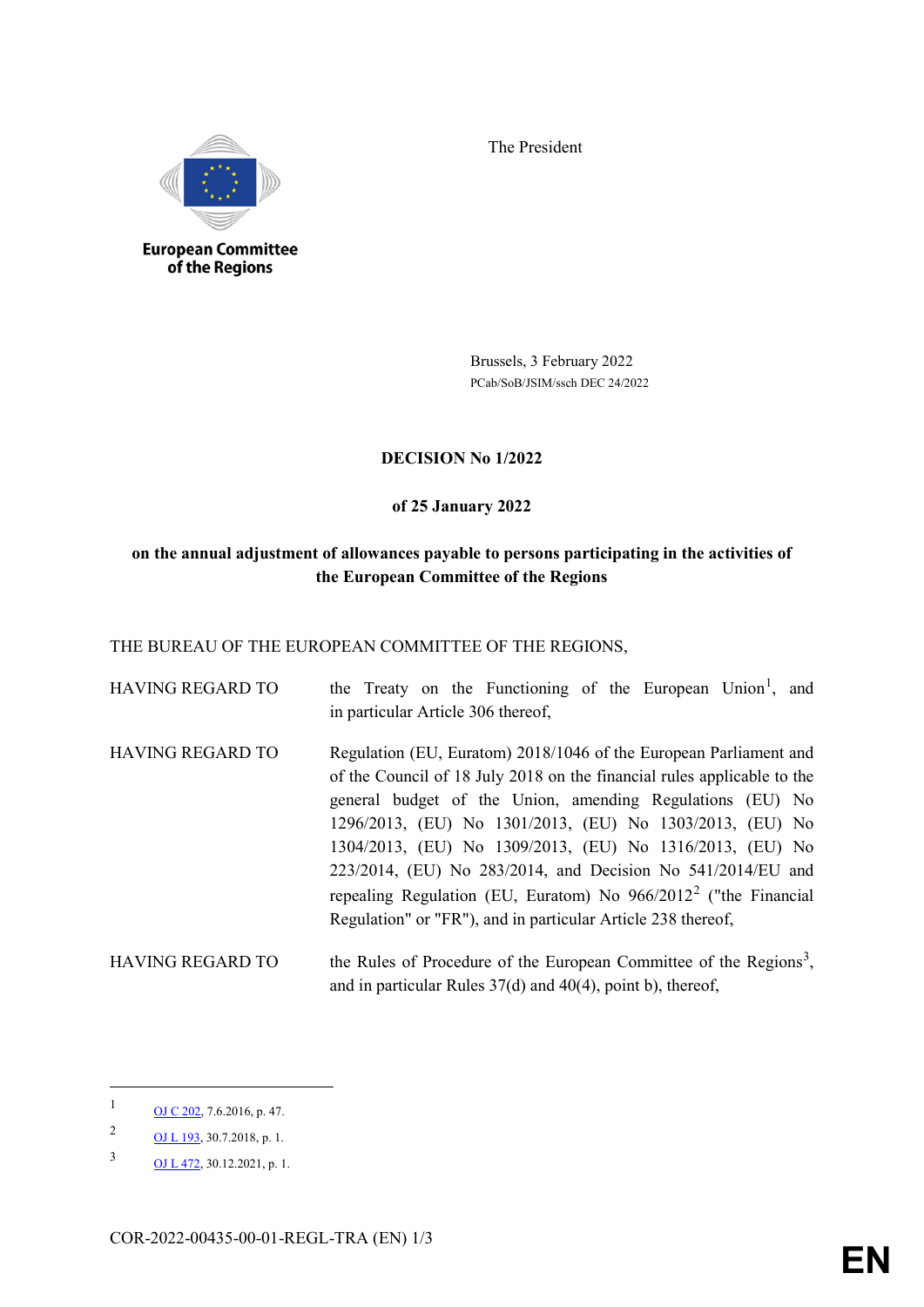| <b>HAVING REGARD TO</b> | the Regulations <sup>4</sup> of the Bureau of the European Committee of the<br>Regions establishing allowances payable to persons participating in<br>the activities of the European Committee of the Regions,                                                                        |
|-------------------------|---------------------------------------------------------------------------------------------------------------------------------------------------------------------------------------------------------------------------------------------------------------------------------------|
| <b>HAVING REGARD TO</b> | Decision No 5/2021 of the Bureau of the European Committee of the<br>Regions of 2 February 2021 on flat-rate allowances for members and<br>alternates of the European Committee of the Regions ("Decision No<br>$5/2021$ "),                                                          |
| HAVING REGARD TO        | Decision No 7/2021 of the Bureau of the European Committee of the<br>Regions of 2 February 2021 on the internal financial rules for<br>implementing the Committee of the Regions section of the general<br>budget of the European Union ("the Internal Financial Rules" or<br>"IFR"), |
| <b>HAVING REGARD TO</b> | Decision No 204/2018 of the Secretary-General of the European<br>Committee of the Regions of 28 November 2018 on the implementing<br>provisions for Regulations No 8/2017, No 9/2017 and No 2/2018 of<br>the European Committee of the Regions, as amended <sup>5</sup> ,             |

#### WHEREAS:

 $\overline{a}$ 

(1) The European Committee of the Regions ("the Committee") pays to persons participating in its activities, allowances aimed at offsetting the travel and subsistence expenses incurred by those persons in relation to their participation.

(2) Pursuant to, Articles 3.2 and 7.1 of Regulation No 8/2017 respectively, the Bureau of the Committee should fix, on the one hand, the value of the metric unit used to calculate the kilometric allowance paid in case of travel by car and, on the other hand, the value of the reference unit used to calculate the travel allowance as well as the daily amount of the meeting allowance, which should both be adjusted for inflation at the beginning of each year.

<span id="page-1-0"></span><sup>4</sup> Regulation No 12/2007 of the Bureau of the European Committee of the Regions of 17 December 2007 on the financing of the travel and subsistence expenses of journalists invited to attend the activities of the Committee of the Regions.

Regulation No 8/2017 of the Bureau of the European Committee of the Regions of 9 October 2017 on the reimbursement of travel expenses and the payment of flat-rate travel and meeting allowances for members and alternates of the European Committee of the Regions ("Regulation No 8/2017"), as amended by Regulation No 20/2020 of the Bureau of the European Committee of the Regions of 9 October 2020 amending Regulation No 8/2017 of 9 October 2017 on the reimbursement of travel expenses and the payment of flat-rate travel and meeting allowances for members and alternates of the European Committee of the Regions and Regulation No 2/2018 on the reimbursement of transport expenses and the payment of flat-rate travel and meeting allowances for rapporteurs' experts and speakers who participate in the activities of the European Committee of the Regions.

Regulation No 9/2017 of the Bureau of the European Committee of the Regions of 29 November 2017 on the reimbursement of travel expenses and payment of flat-rate subsistence allowances for third parties participating in the activities of the European Committee of the Regions.

Regulation No 2/2018 of the Bureau of the European Committee of the Regions of 30 January 2018 on the reimbursement of transport expenses and the payment of flat-rate travel and meeting allowances for rapporteurs' experts and speakers who participate in the activities of the European Committee of the Regions, as amended by Regulation No 20/2020 of the Bureau of the European Committee of the Regions of 9 October 2020 amending Regulation No 8/2017 of 9 October 2017 on the reimbursement of travel expenses and the payment of flat-rate travel and meeting allowances for members and alternates of the European Committee of the Regions and Regulation No 2/2018 on the reimbursement of transport expenses and the payment of flat-rate travel and meeting allowances for rapporteurs' experts and speakers who participate in the activities of the European Committee of the Regions.

<span id="page-1-1"></span><sup>5</sup> Decision No 147/2020 of the Secretary-General of the European Committee of the Regions of 23 October 2020 amending Decision No 204/2018 of 28 November 2018 on the implementing provisions for Regulations No 8/2017, No 9/2017 and No 2/2018 of the European Committee of the Regions.